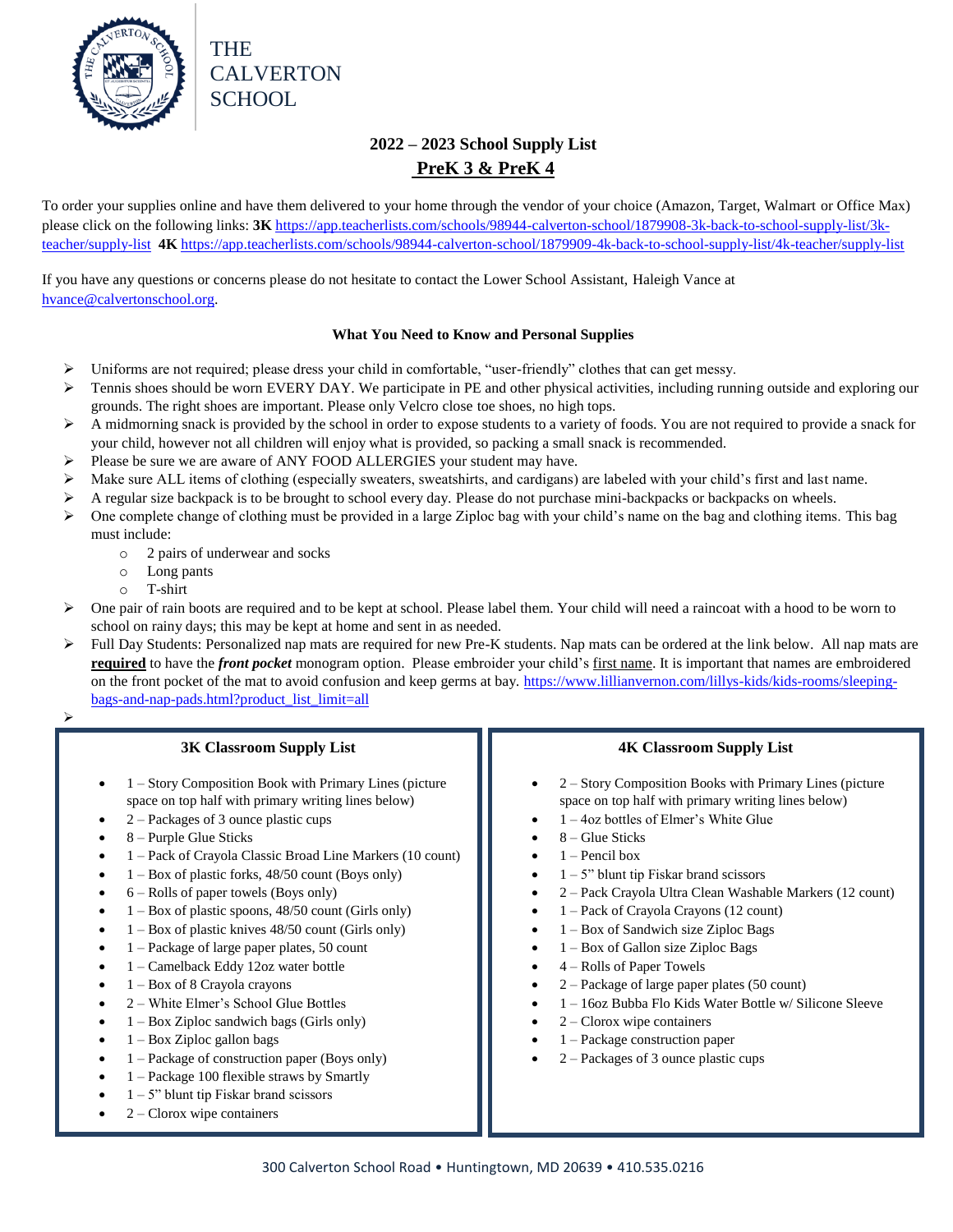

## **Kindergarten**

To order your supplies online and have them delivered to your home through the vendor of your choice (Amazon, Target, Walmart or Office Max) please click on the following link: [https://app.teacherlists.com/schools/98944-calverton](https://app.teacherlists.com/schools/98944-calverton-school/1879946-kindergarten-supply-list/kindergarten-teacher/supply-list)[school/1879946-kindergarten-supply-list/kindergarten-teacher/supply-list](https://app.teacherlists.com/schools/98944-calverton-school/1879946-kindergarten-supply-list/kindergarten-teacher/supply-list)

If you have any questions or concerns please do not hesitate to contact the Lower School Assistant, Haleigh Vance at [hvance@calvertonschool.org.](mailto:hvance@calvertonschool.org)

### **What You Need to Know and Personal Supplies:**

- $\triangleright$  It is essential that your child bring a regular size backpack to school. Please do not purchase mini-backpacks or backpacks on wheels.
- $\triangleright$  A nap mat is needed for nap time. If your child has a mat from, PreK it is not necessary to order a new one. Nap mats can be ordered at the link below. Personalized nap mats are required for new kindergarten students. Nap mats can be ordered at the link below. All nap mats are **required** to have the *front pocket* monogram option. Please embroider your child's first name. It is important that names are embroidered on the front pocket of the mat to avoid confusion and keep germs at bay. [https://www.lillianvernon.com/lillys-kids/kids-rooms/sleeping-bags-and-nap-pads.html?product\\_list\\_limit=all](https://www.lillianvernon.com/lillys-kids/kids-rooms/sleeping-bags-and-nap-pads.html?product_list_limit=all)
- Please send a complete change of clothing, including 2 pairs of underwear and socks in a Ziploc bag. Please make sure to write your child's name on all clothing brought to school.
- $\triangleright$  Your child will need a raincoat with a hood to be worn to school on rainy days; this may be kept at home and sent in as needed.
- $\triangleright$  A Calverton fleece purchased through the online spirit wear store is needed to be kept in backpacks or at school if the room in is chilly.
- $\triangleright$  Indoor roller skates or roller blades for roller skating in gym class each week, along with a skate bag to carry and store these items, is required. It is recommended that your child pack a pair of thick tube socks on skate days to help protect against blisters.
- $\triangleright$  A dishcloth or small dishtowel to be used as an absorbent placemat at lunch time should be kept in their lunch box.
- $\triangleright$  A lunch (ordered through the office or brought) along with snacks (brought from home) and 2 napkins will be needed daily. Please send a pair of pull on rain boots that will be kept at school for recess at the natural playground. (Any brand will do.)

## **Kindergarten Supply List**

- $\bullet$  1 Headband headphones (no earbuds) with straight NOT L-shaped jack
- 2 Pink Bevel Erasers
- 2 Boxes of Crayola Crayons (24 count)
- $\bullet$  1 4oz bottles of Elmer's White Glue
- 1 Pair of 5" blunt tip Fiskar Brand Scissors
- $\bullet$  12 Purple Elmer's Glue Sticks
- $\bullet$  1 Pack of Tri-Write My First Pencils (made by Dixon Ticonderoga)
- 1 Flexible Zipper Pouch Pencil Case
- $\bullet$  1 1" 3 Ring Binders
- $\bullet$  1 Box of Markers
- 3 Package of Baby Wipes (Boys Only)

## **Kindergarten Supply List (cont)**

- $\bullet$  1 Box of Plastic Forks (Boys Only)
- $\bullet$  1 Box of Plastic Spoons (Girls Only)
- $\bullet$  1 Pack of Paper Plates (Girls Only)
- $\bullet$  1 Box of Ziploc Sandwich Bags (Girls Only)
- $\bullet$  1 Box of Ziploc Gallon Bags (Boys Only)
- Art Supplies:
	- $\circ$  1 Sketchbook that is no bigger than 8.5x11" and is hard bound (no spiral or flip top)
- Spanish Supplies:
	- o 1 Wide-ruled Cardboard (not plastic covered) Composition Notebook
	- $\circ$  4 Glue Sticks
- Science
	- $\circ$  1 8 pack of glue sticks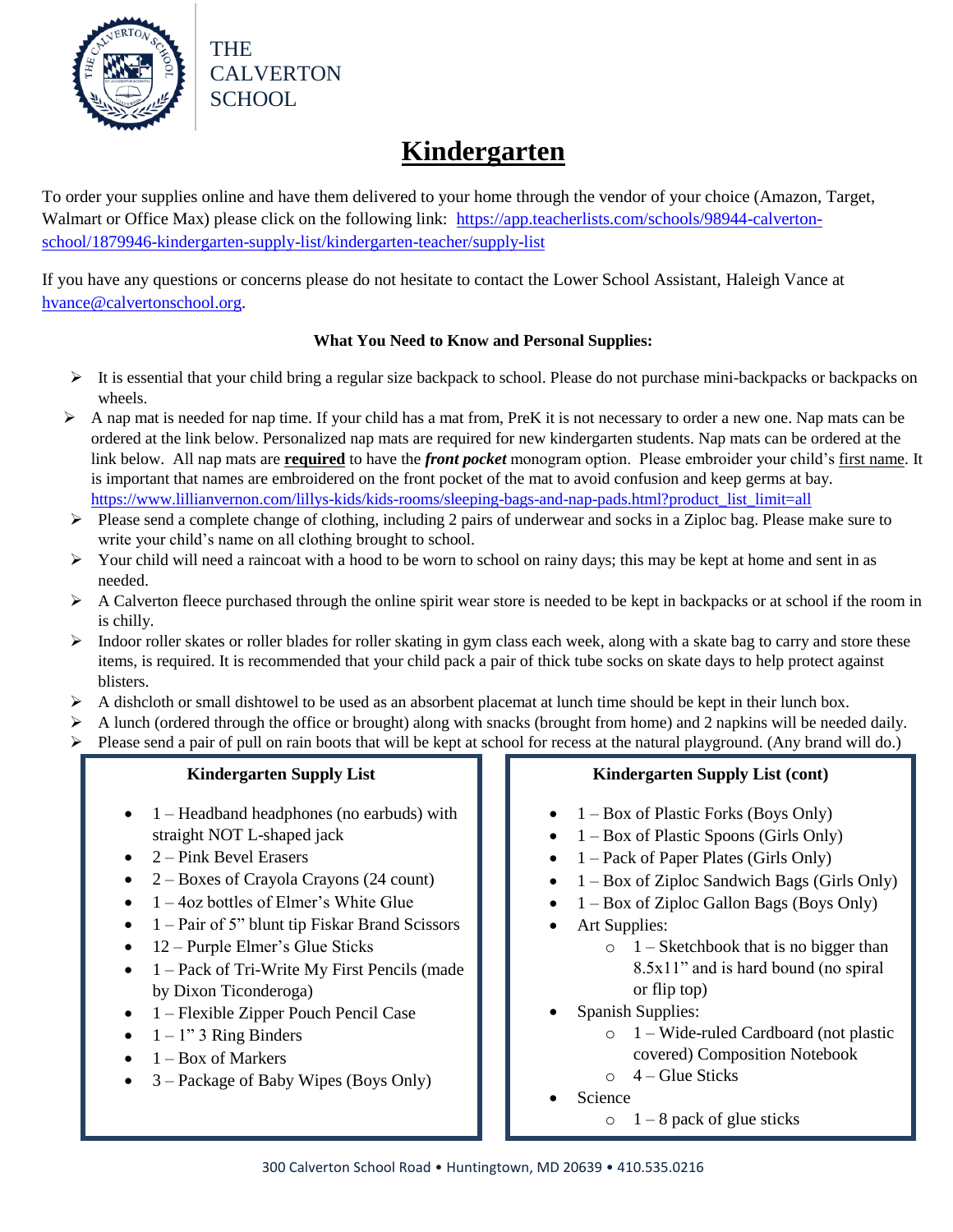

# **First Grade**

To order your supplies online and have them delivered to your home through the vendor of your choice (Amazon, Target, Walmart or Office Max) please click on the following link: [https://app.teacherlists.com/schools/98944-calverton](https://app.teacherlists.com/schools/98944-calverton-school/1879980-1st-grade-back-to-school-supply-list/mrs-candido/supply-list)[school/1879980-1st-grade-back-to-school-supply-list/mrs-candido/supply-list](https://app.teacherlists.com/schools/98944-calverton-school/1879980-1st-grade-back-to-school-supply-list/mrs-candido/supply-list)

If you have any questions or concerns please do not hesitate to contact the Lower School Assistant, Haleigh Vance at [hvance@calvertonschool.org.](mailto:hvance@calvertonschool.org)

### **First Grade Supply List**

Community Supplies:

- Boys Only:  $1 box$  of sandwich sized Ziploc bags and 2 packs of large paper plates
- Girls Only: 1 box of gallon sized Ziploc bags, a box of plastic forks and spoons

Personal Supplies:

- 1 Inexpensive, cloth napkin packed daily to cover your child's desk at lunch and snack
- Headband headphones (no earbuds)
- Water bottles are permitted to be kept on desks, if preferred water only please
- 1 4 pack of Expo Dry Erase Markers

Classroom Supplies

- 1 Pack of pencil top erasers
- 1 Large, sturdy plastic pencil box (or pencil pouch) to store the following supplies:
	- o 1 Box of Pre-Sharpened #2 Pencils (24 count)
	- o 1 Box of Crayola Crayons (24 count)
	- o 1 Pack of Colored Pencils (8-12 count)
	- $\circ$  8 Elmer's Glue Sticks
	- o 1 Pair of 5" blunt tip Fiskar Brand Scissors
	- 3 Sturdy Laminated Plastic Pocket Folders (with bottom pockets only)
- Composition Books
	- $\circ$  2 Story Composition Books with Primary Lines (picture space on top half with primary writing lines below)
	- o 3 8x10 5/8" Composition Books with Primary Lines
- Index Cards 3x5"
- Art Supplies:
	- $\circ$  1 Sketchbook that is no bigger than 8.5x11" and is hard bound (no spiral or flip top)
		- Only buy if new student or old one is spiral bound or lost/damaged
- Science Supplies
	- $\circ$  1 10" cardboard bound composition book, orange or black
	- $\circ$  4 glue sticks
	- $\circ$  1 pack of glue sticks
	- $\circ$  1 pack of pencil top erasers
	- $\circ$  1 pack of 6" craft sticks
- Spanish Supplies:
	- o 1 Wide-ruled cardboard (not plastic covered) composition notebook
	- $\circ$  4 Glue sticks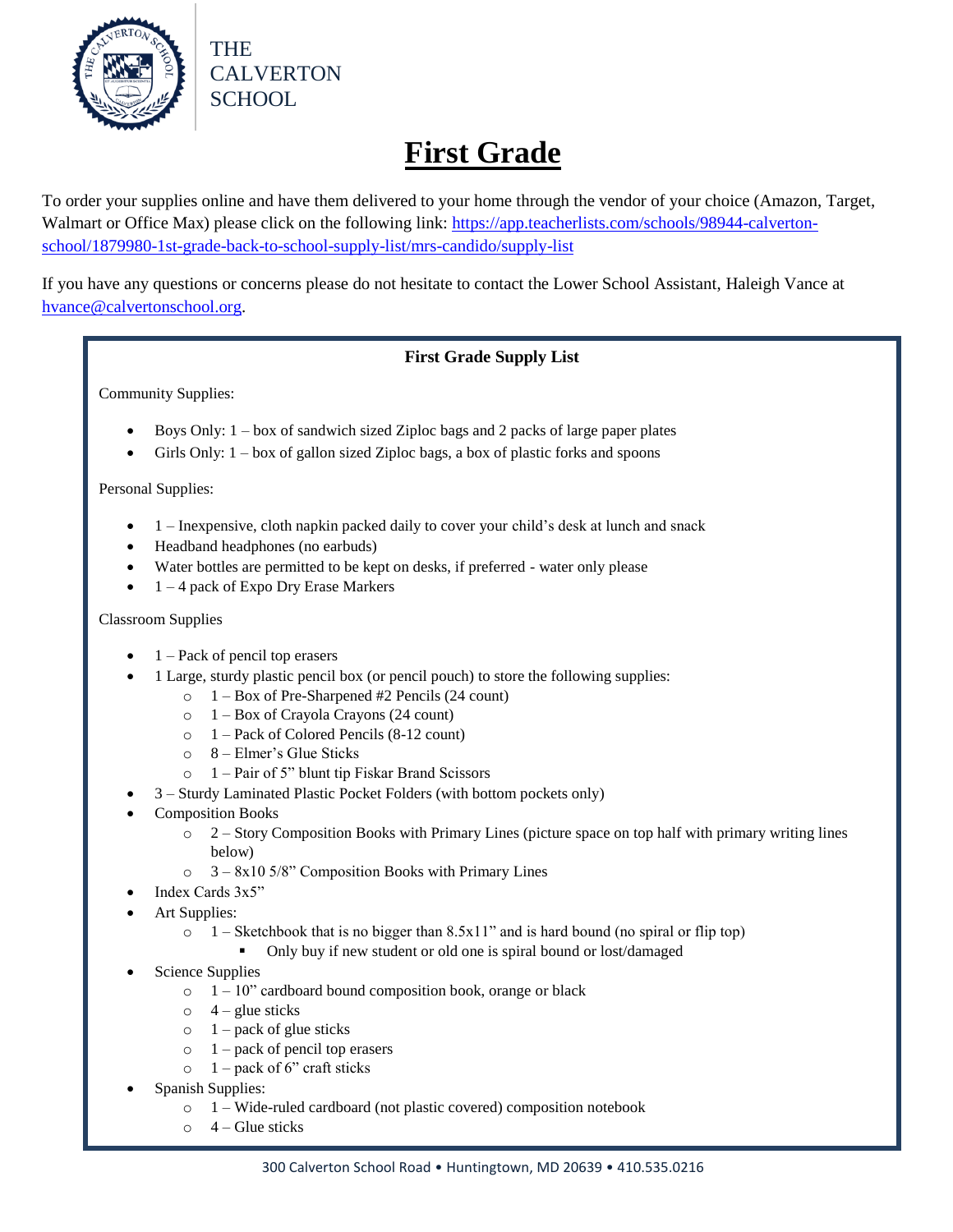

**Second Grade**

To order your supplies online and have them delivered to your home through the vendor of your choice (Amazon, Target, Walmart or Office Max) please click on the following link: [https://app.teacherlists.com/schools/98944-calverton-school/1879995-2nd-grade-back-to-school](https://app.teacherlists.com/schools/98944-calverton-school/1879995-2nd-grade-back-to-school-supply-list/second-gradte-teacher/supply-list)[supply-list/second-gradte-teacher/supply-list](https://app.teacherlists.com/schools/98944-calverton-school/1879995-2nd-grade-back-to-school-supply-list/second-gradte-teacher/supply-list)

If you have any questions or concerns please do not hesitate to contact the Lower School Assistant, Haleigh Vance at [hvance@calvertonschool.org.](mailto:hvance@calvertonschool.org)

### **Second Grade Supply List**

Community Classroom Supplies:

THE

CALVERTON

SCHOOL

- Boys Only: 1 Box of sandwich size Ziploc Bags and 1 Box of plastic forks
- Girls Only: 1 Box of gallon size Ziploc Bags and 1 Box of plastic spoons
- $\bullet$  1 Pack of paper plates (compostable if possible)

Personal Supplies:

- $\bullet$  1 inexpensive cloth napkin packed daily to cover your child's desk at lunch and snack
- A standard sized backpack, fits best in the lockers
- Headband headphones (no earbuds) w/ straight NOT L-shaped jack

Classroom Supplies:

- $\bullet$  1 Papermate white pearl eraser, 3 count
- 2 Boxes of #2 Dixon Ticonderoga Pencils (no mechanical pencils please)
- $\bullet$  6 Jumbo glue sticks
- 1 Box of Crayola Crayons (24 Count)
- 1 Box of Crayola Washable Markers (8 Count)
- 1 Box of Crayola Colored Pencils (12 Count)
- $\bullet$  1 Pair of Fiskars 5" Precision Tip
- $\bullet$  4 Plastic Folders w/ Pockets
- $\bullet$  1 Lysol disinfectant handi-pack wipes
- 1 4 pack of Black Expo2 Dry Erase Markers (low odor)
- 5 Black & White Composition Books wide ruled (NOT spiral bound)
- Art Supplies:
	- $\circ$  1 Sketchbook that is no bigger than 8.5x11" and is hard bound (no spiral or flip top)
		- Only buy if new student or old one is spiral bound or lost/damaged
- Science Supplies
	- $\circ$  1 10" Cardboard bound composition book, yellow
	- $\circ$  4 glue sticks
	- $\circ$  1 24 count box of pencils
	- o 1 pack of Crayola crayons (24 count)
- Spanish Supplies:
	- o 1 Wide-Ruled Cardboard (not plastic covered) Composition Notebook
	- $\circ$  4 Glue Sticks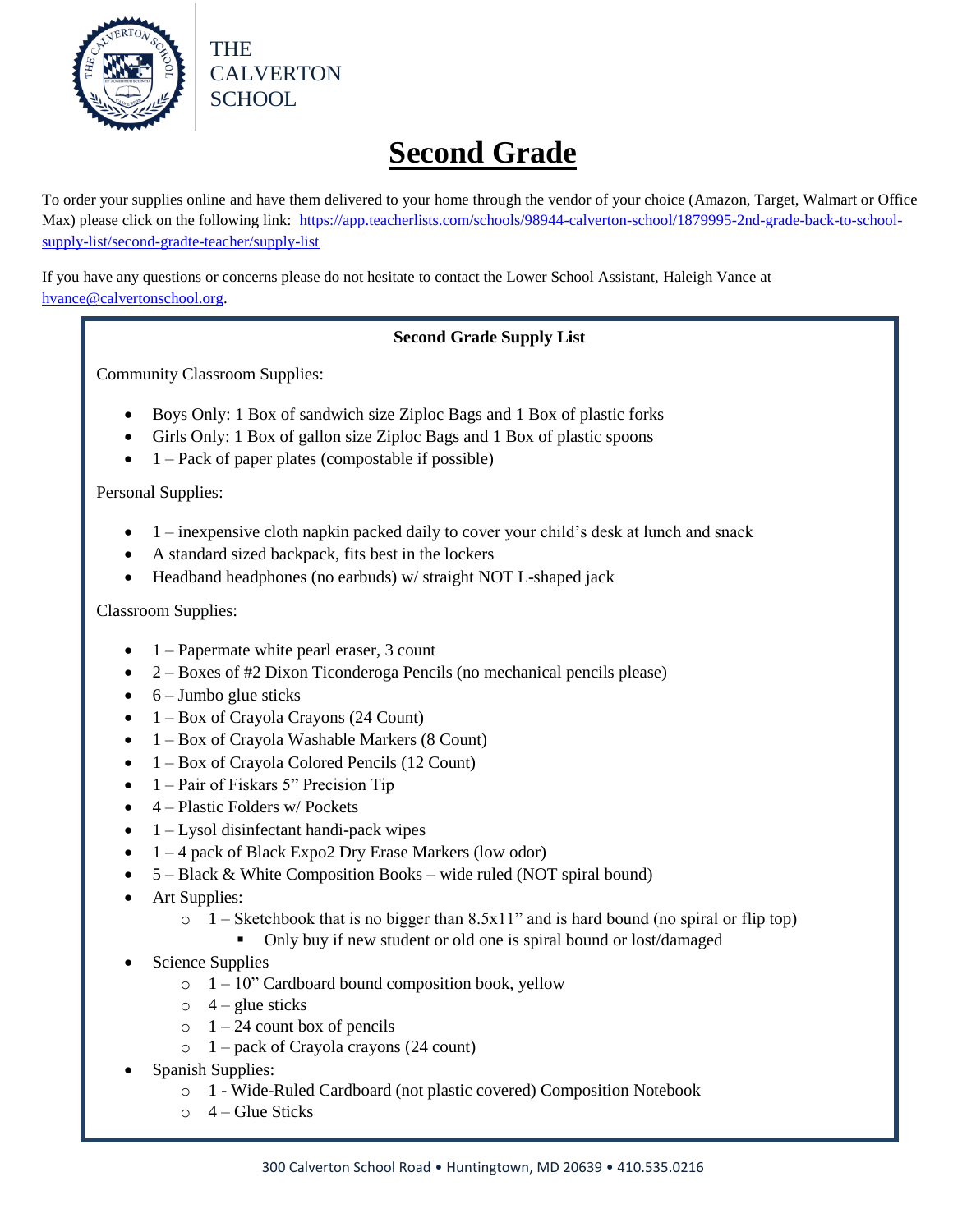

# **Third Grade**

To order your supplies online and have them delivered to your home through the vendor of your choice (Amazon, Target, Walmart or Office Max) please click on the following link: [https://app.teacherlists.com/schools/98944-calverton](https://app.teacherlists.com/schools/98944-calverton-school/1916509-3rd-grade-back-to-school-supply/mrs-keegan/supply-list)[school/1916509-3rd-grade-back-to-school-supply/mrs-keegan/supply-list](https://app.teacherlists.com/schools/98944-calverton-school/1916509-3rd-grade-back-to-school-supply/mrs-keegan/supply-list)

If you have any questions or concerns please do not hesitate to contact the Lower School Assistant, Haleigh Vance at [hvance@calvertonschool.org.](mailto:hvance@calvertonschool.org)

## **Third Grade Supply List**

Personal Supplies:

- Headband headphones (no earbuds) w/ straight jack (NOT L-shaped)
- 1 Pencil Pouch w/ zipper and mesh window (NO BOXES)
- 1 Pair of Fiskars 5" Precision Tip Scissors
- 1 Poly-Cover Spiral Notebook, wide ruled, 100 pages
- 1 White 3-ring 1" binder
- 5 Plastic Pocket Folders (one each of red, yellow, green, orange, black)
- 3 Black & White Composition Books wide ruled
- $\bullet$  1 Yoga mat
- $\bullet$  1 Pack of Elmer's Glue Sticks (4 count)
- $\bullet$  1 inexpensive cloth napkin packed daily to cover your child's desk at lunch and snack

Shared Classroom Supplies:

- 1 Bottle of Hand Sanitizer
- Boys Only: 1 box of forks
- Girls Only: 1 box of spoons
- 1 Pack of large paper plates
- 1 Box of Crayola Standard Crayons (24 count)
- 1 Box of Crayola Washable Markers, Classic Colors, Unscented (8 count)
- 1 Box of Crayola Colored Pencils (12 count)
- 1 Pack of EXPO dry erase bullet tip makers, black (4 count)
- $\bullet$  1 Pack of Post-It Notes

### Specials:

- Art Supplies:
	- $\circ$  1 Sketchbook that is no bigger than 8.5x11" and is hard bound (no spiral or flip top) (NEW)
	- o 6 Elmer's Glue Sticks
- Science Supplies
	- $\circ$  1 10" Cardboard bound composition book, green
	- $\circ$  4 glue sticks
	- $\circ$  1 24 count box of pencils
	- o Boys Only: 1 box of Ziploc quart sized bags
	- o Girls Only: 1 roll of paper towels
- Spanish Supplies:
	- o 1 Wide-Ruled Composition Notebook
	- o 4 Elmer's Glue Sticks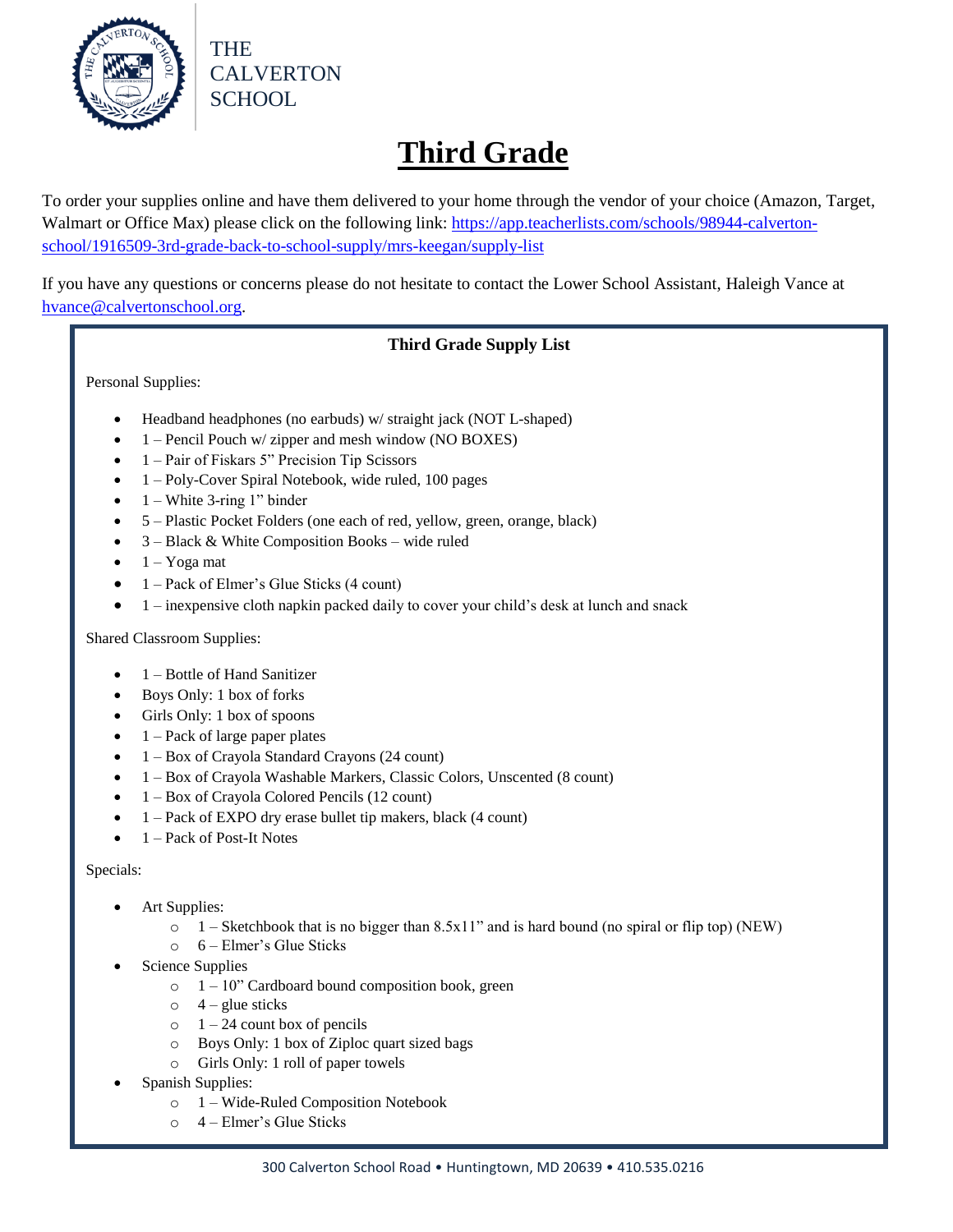

# **Fourth Grade**

To order your supplies online and have them delivered to your home through the vendor of your choice (Amazon, Target, Walmart or Office Max) please click on the following link: [https://app.teacherlists.com/schools/98944-calverton](https://app.teacherlists.com/schools/98944-calverton-school/1916567-4th-grade-back-to-school-supply-list/fourth-grade-teacher/supply-list)[school/1916567-4th-grade-back-to-school-supply-list/fourth-grade-teacher/supply-list](https://app.teacherlists.com/schools/98944-calverton-school/1916567-4th-grade-back-to-school-supply-list/fourth-grade-teacher/supply-list)

If you have any questions or concerns please do not hesitate to contact the Lower School Assistant, Haleigh Vance at [hvance@calvertonschool.org.](mailto:hvance@calvertonschool.org)

### **Fourth Grade Supply List**

Community Classroom Supplies:

- All: 1 Container of Clorox disinfecting wipes, package of pencil-top erasers
- Boys Only: 1- box of snack size Ziplock bags, paper plates, pack of EXPO Dry Erase Markers (low odor) Assorted Colors/ Chisel Tip Classic Colors, 1 box of spoons
- Girls Only: 1 box of sandwich size Ziploc bags, box of gallon Ziploc bags, pack of EXPO Dry Erase Markers (low odor) Assorted Colors/ Chisel Tip - Bright Colors, 1 box of forks

Classroom Supplies:

- 1 Bottle of hand sanitizer
- 1 Pencil Pouch (7  $\frac{1}{4}$ x10") NO boxes
- 2 Boxes of #2 Dixon Ticonderoga Pencils, pre sharpened (no mechanical pencils please) (12 count)
- 2 Large Pink Erasers
- 1 Box of Crayola Fine Line Markers, Assorted Classic (10 count)
- 1 Box of Crayola Standard Crayon Set, Assorted Colors (24 count)
- 1 Box of Crayola Colored Pencils, Assorted Colors (24 count)
- 3 Packs of Glue Stick (4 Count)
- 1 Pair of Fiskars 8" Precision Tip
- $1 6$ " Protractor (plastic only)
- 5 Marbled Composition Notebooks, 7 ½ x 9 3/4" College Ruled (2 blue, 1 yellow, 1 green)
- 3 vinyl pocket folders (red, yellow, green)
- 1 ½ " White 3 Ring Binder w/ view
- 1 Composition Quad Graphing Notebook (blue)

Personal Supplies

- 1 inexpensive cloth napkin packed daily to cover your child's desk at lunch and snack
- Headband headphones (no earbuds) w/ straight jack (NOT L-shaped)

#### Art Supplies:

- 1 Sketchbook that is no bigger than 8.5x11" and is hard bound (no spiral or flip top)
	- o Only buy if New Student or old one is spiral bound or lost/ damaged

#### Science Supplies:

- 1 10" cardboard bound composition notebook, blue or black
- 4 Elmer's Glue Sticks
- 2 Pencils
- Boys Only: 1 roll of aluminum foil
- Girls Only: 1 pack of paper plates

#### Spanish Supplies:

- o 1 Wide-Ruled Composition Notebook
- o 4 Elmer's Glue Sticks